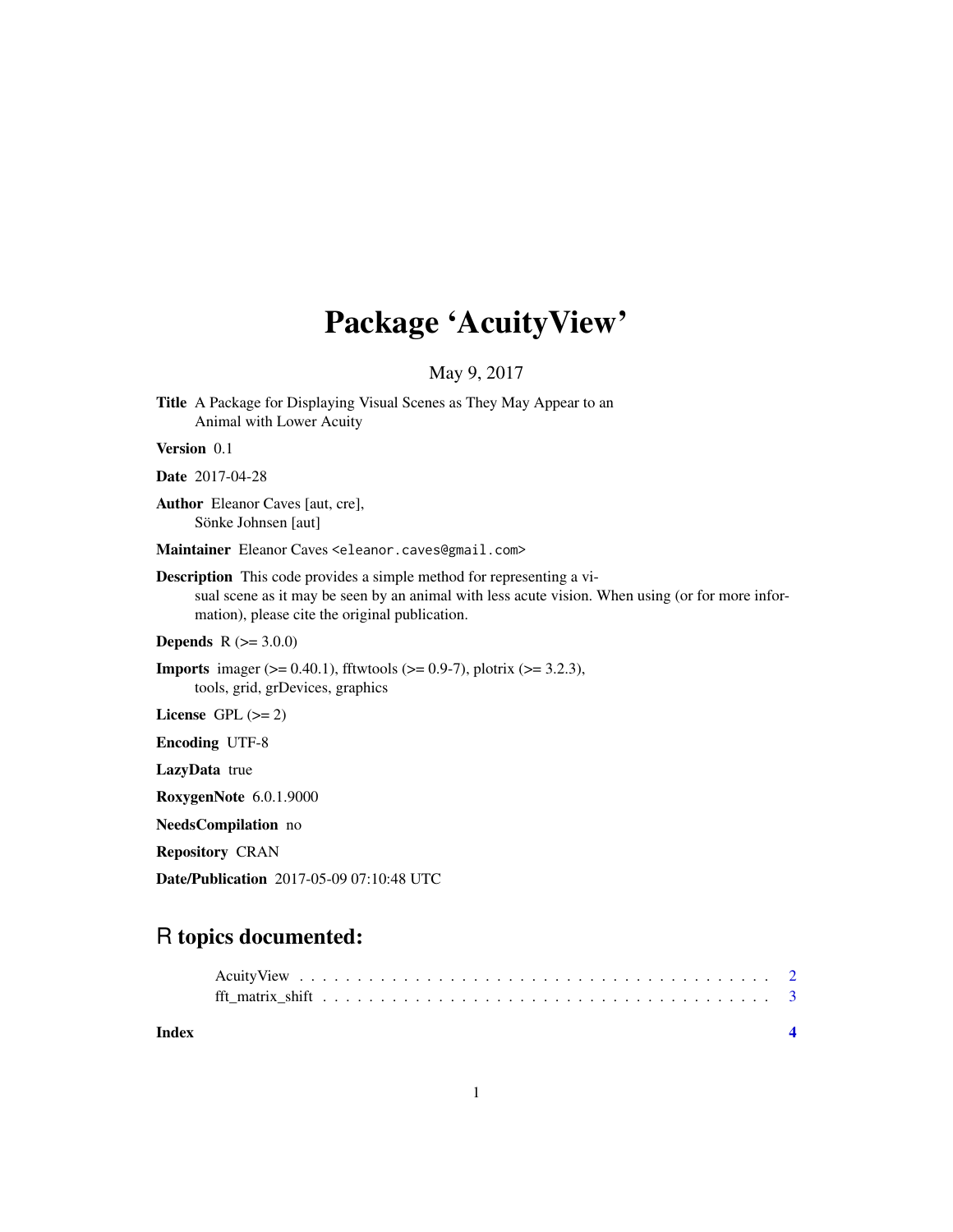<span id="page-1-0"></span>AcuityView *AcuityView*

#### Description

This function provides a simple method for displaying a visual scene as it may appear to an animal with lower acuity.

#### Usage

```
AcuityView(photo = NULL, distance = 2, realWidth = 2,
  eyeResolutionX = 0.2, eyeResolutionY = NULL, plot = T,
 output = "test.jpg")
```
#### Arguments

| photo     | The photo you wish to alter; if NULL then a pop up window allows you to<br>navigate to your photo, otherwise include the file path here                                        |
|-----------|--------------------------------------------------------------------------------------------------------------------------------------------------------------------------------|
| distance  | The distance from the viewer to the object of interest in the image; can be in any<br>units so long as it is in the same units as RealWidth                                    |
| realWidth | The real width of the entire image; can be in any units as long as it is in the same<br>units as distance                                                                      |
|           | eyeResolutionX The resolution of the viewer in degrees                                                                                                                         |
|           | eyeResolution Y The resolution of the viewer in the Y direction, if different than Resolution X;<br>defaults to NULL, as it is uncommon for this to differ from eyeResolutionX |
| plot      | Whether to plot the final image; defaults to T, but if F, the final image will still<br>be saved to your working directory                                                     |
| output    | The name of the output file, must be in the format of output="image_name.filetype";<br>acceptable filetypes are .bmp, .png, or .jpeg                                           |

#### Value

Returns an image in the specified format

#### Image Format Requirements

Image must be in 3-channel format, either PNG, JPEG or BMP. Note: some PNG files have an alpha channel that makes them 4-channel images; this will not work with the code. The image must be 3-channel.

#### Image size

Image must be square with each side a power of 2 pixels. Example: 512x512, 1024 x 1024, 2048 x 2048 pixels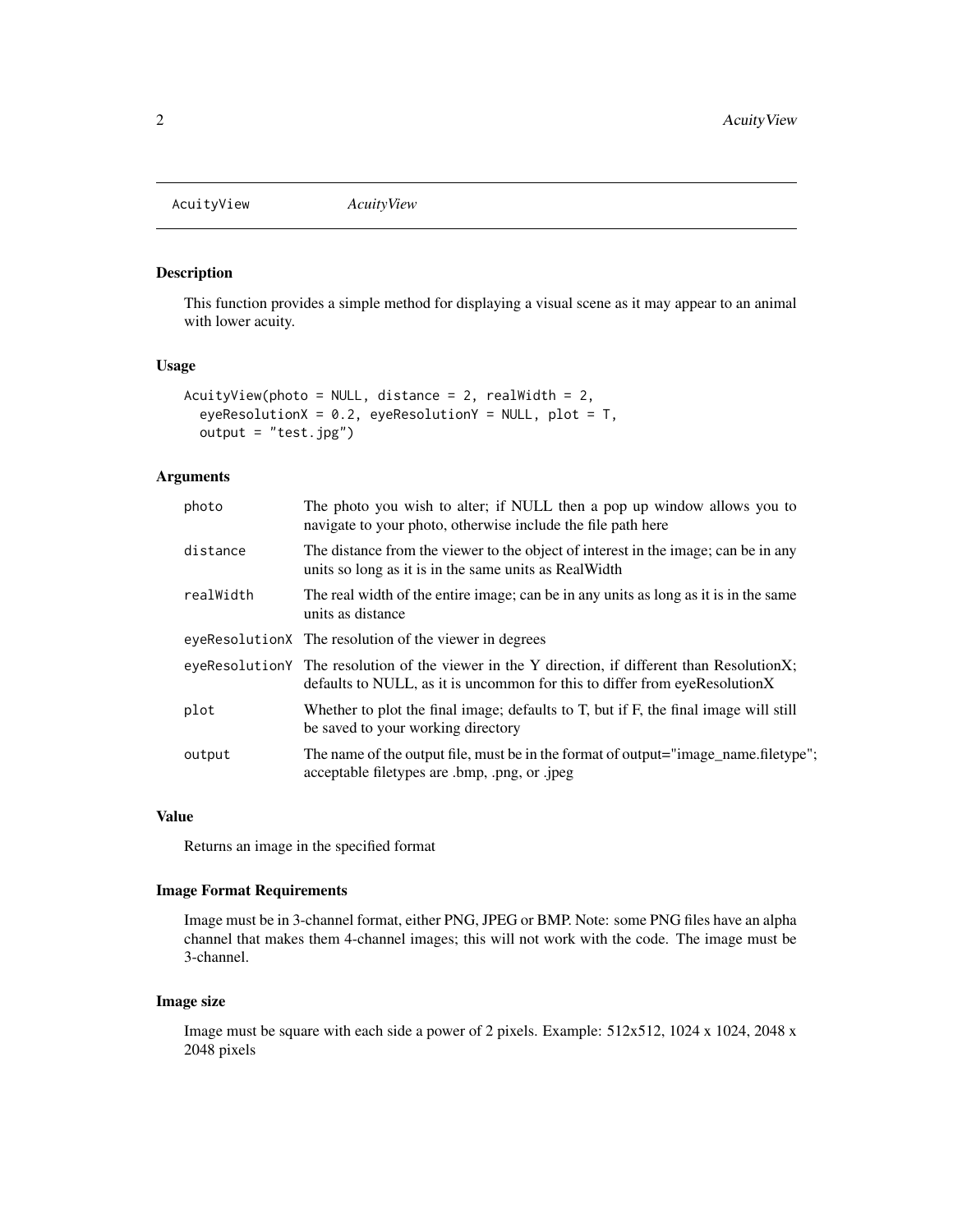#### <span id="page-2-0"></span>fft\_matrix\_shift 3

#### For Linux Users

You may need to install the fftw library in order for the R package "fftwtools" to install and perform correctly. The FFTW website and install information can be found here: http://www.fftw.org/ This library can easily be installed on Ubuntu with: apt-get install fftw3-dev

#### Examples

```
require(imager)
photo<-system.file('extdata/reef.bmp', package='AcuityView')
reef<-load.image(photo)
AcuityView(photo = reef, distance = 2, realWidth = 2, eyeResolutionX = 2,
eyeResolutionY = NULL, plot = TRUE, output="Example.jpeg")
```
fft\_matrix\_shift *FFTMatrixShift*

#### Description

This function rearranges the output of the FFT by moving the zero frequency component to the center

#### Usage

```
fft_matrix_shift(input_matrix, dim = -1)
```
#### Arguments

| input_matrix | the output of an FFT                                           |
|--------------|----------------------------------------------------------------|
| dim          | -1 gives the correct matrix shift for the Acuity View function |